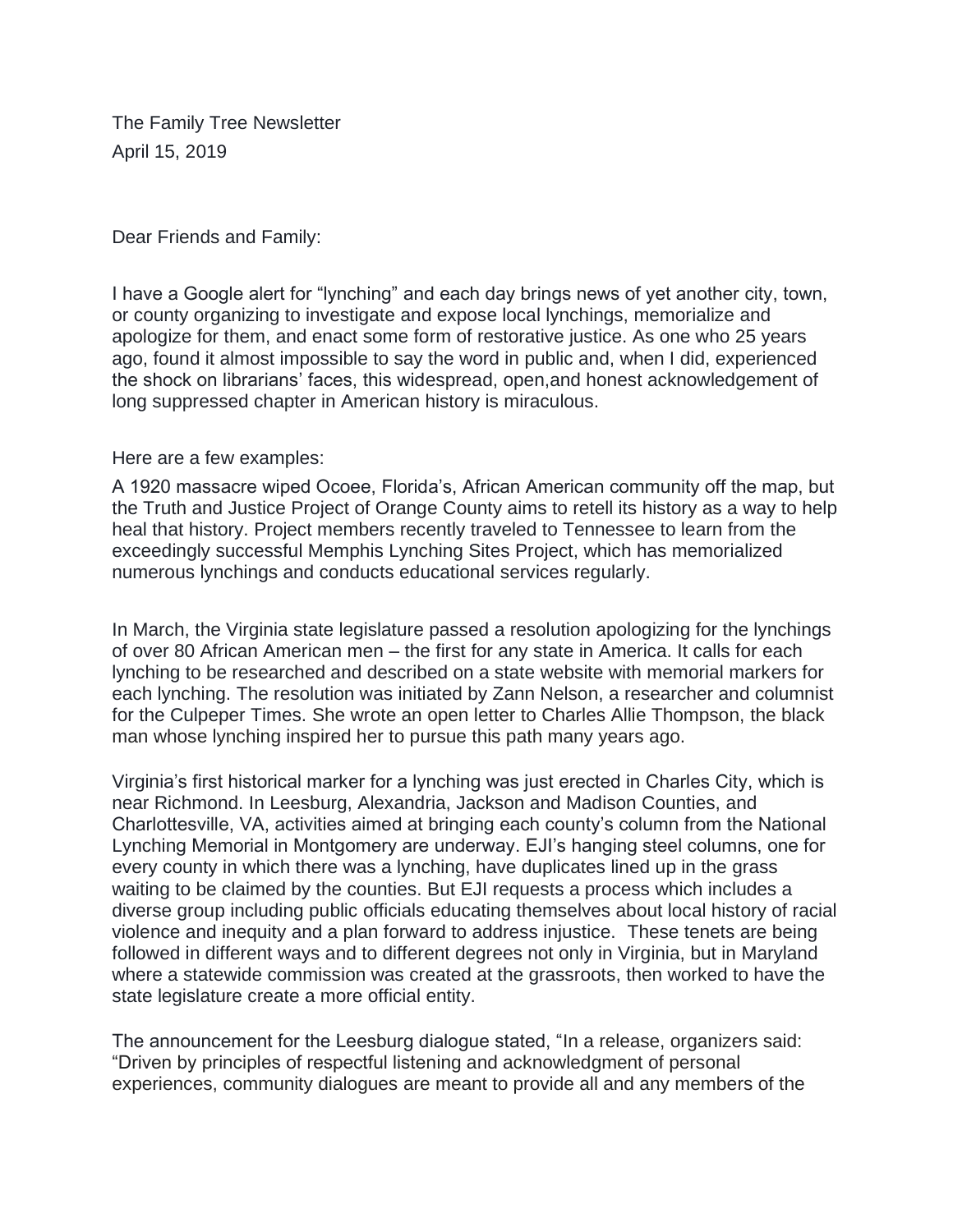community a space in which to share perspectives on topics that may be sensitive or difficult to discuss."

Today in Md., at least six counties are involved in the memorial process. Different groups are working with existing racial justice organizations such as NAACP, Coming to the Table, and Connecting the Dots. A state-wide organization, Maryland Lynching Memorial, galvanizes the process and has helped state legislators to pass a bill to establish a commission to investigate and memorialize lynchings state-wide. This is a first for the nation. HB 307, a bill to create a Maryland Truth and Reconciliation Commission, was passed earlier in the session by the Maryland House of Delegates by a vote of 136-0 and was approved by the Maryland Senate Judicial Proceedings Committee. It will now be brought to the floor for consideration by the full Maryland State Senate.) If passed, it will establish a Maryland Lynching Truth and Reconciliation Commission; authorize staff provided by the Office of the Attorney General to issue certain subpoenas; require the Commission to hold certain public meetings in each county where a lynching of an African American by a white mob has been documented; authorizing the Commission to research cases of racially motivated lynching; requiring the Commission to submit an interim and final report to the Governor and the General Assembly on or before certain dates; etc.

In a few communities, the wording of markers and resolutions have rubbed some the wrong way. An Equal Justices Initiative-provided marker includes this "lynching of African-Americans during this era was a form of racial terrorism used to intimidate black people and enforce racial hierarchy and segregation" and in Madison County, Va., a public official argued that only a handful of people made up the mob and the rest were against it. EJI's Bryan Stevenson and various Remembrance Committee chair people have emphasized that these memorials are not intended to make anyone feel ashamed or attacked, but to simply remember those who were lynched. People in several other communities have taken offense over language in resolutions in which the word "terrorism" is used referring to the lynching as a community act of terrorism.

Many of these projects include large group field trips to the powerful National Lynching Memorial in Montgomery. Often they carry soil collected from their local lynching sites to join the hundreds of other jars being exhibited at EJI. In cities and towns with colleges, students and professors are often involved in the research and presentations. Journalists have been the initiators in some cases. The founder of the Maryland Lynching Project is Will Shwarz, whose documentary about the lynching of George Armwood just down the road from where we sat is being shown around the state. I recently spoke on a panel in Annapolis with Shwarz, Armwood's cousin Tina Johnson, Alex Haley's (Roots) nephew, and moderator Thornell Jones of Coming to the Table. 400 folks showed up and questions from both Jones and audience members drilled right down to the bone.

Elsewhere, the county commission in Chattanooga, TN, authorized \$100,000 for a lynching memorial; Orlando, and St. Petersburg, FL, have memorial plans as do Montgomery and Birmingham, AL. Markers have been placed or are being planned in Orlando, St. Petersburg, St. Augustine, and Jacksonville, FL, as well as Omaha, NE, Milwaukee, WI, and Helen, AR have placed markers. The Lynching Sites Projects of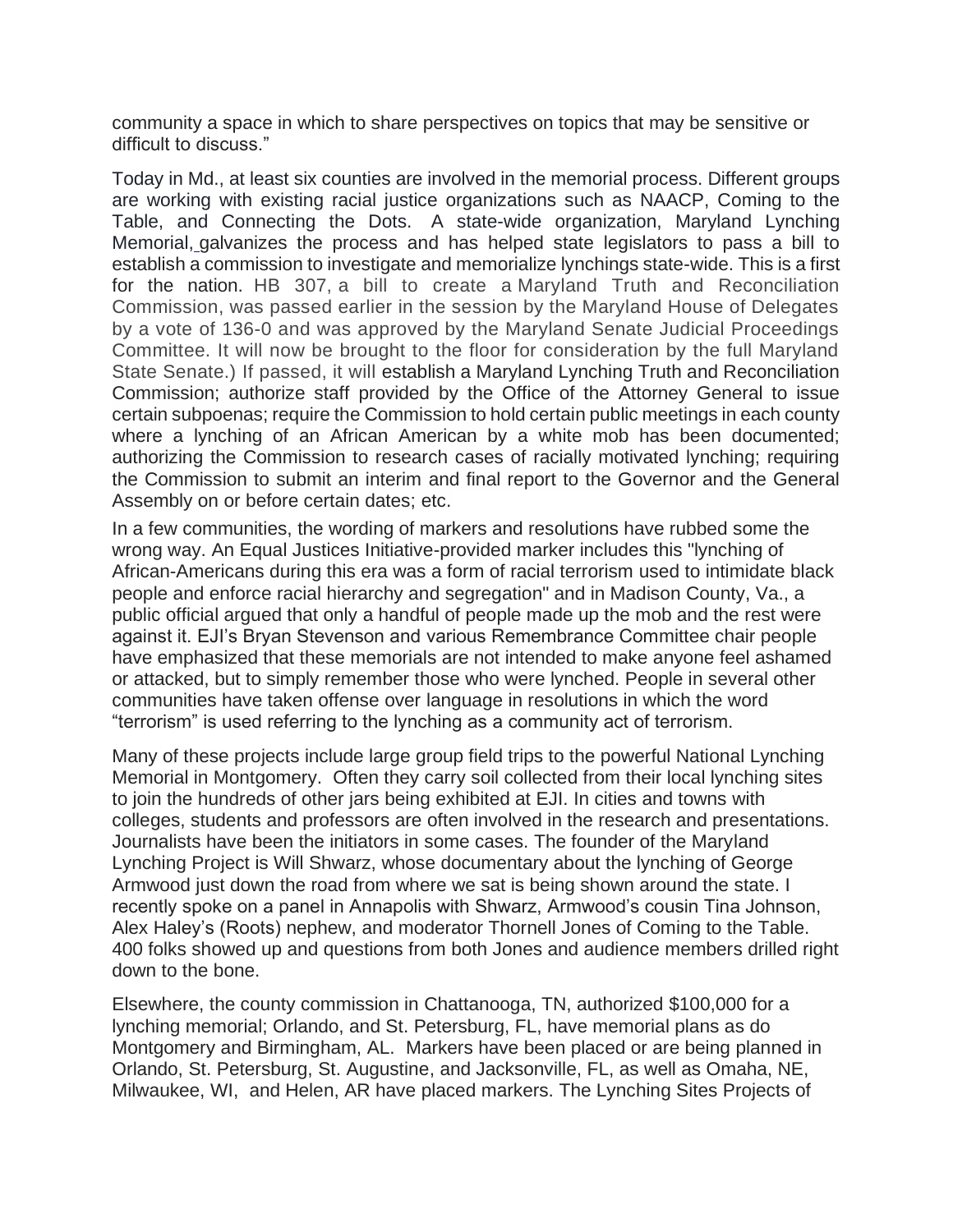Memphis has placed many markers and conducts ongoing education, memorialization, and reparation. In Georgia, lynchings have been acknowledged and memorialized long ago in Valdosta (Mary Turner) and Walton County and more recently in Harris County, Troup County, Athens, and Macon. Decatur, GA, has one in the works, spearheaded by the NAACP with local officials. The Episcopal Diocese of Atlanta through their Absalom Jones Center for Racial Healing (Dr. Catherine Meeks, Director) has a mandate to mark all lynchings in the state. They recently held an event in which all 600 names of known victims were called out.

While EJI's National Lynching Memorial has lifted this movement to new heights, it's important to recognize that it started many, many years ago. I don't have facts but I do know that James Cameron, the first (and one of the few) black man on record to have escaped a lynching devoted his life to telling the story of what he called "America's Black Holocaust" and in 1984 built a Black History Museum in Milwaukee. When he died, my friend Fran Kaplan took over, along with Brad Pruitt and Reggie Jackson; their long struggles to keep ABHM alive (through a virtual museum on the internet when they could not afford a building) bears fruit as a stunning new edifice has just opened. You can visit the virtual museum at [abhmuseum.org.](http://abhmuseum.org/)

I sat on a stage in Milwaukee several years ago with two of the first people I met who labored alone in the fields of lynching memorialization. One was Doria Johnson, whose grandfather Anthony Crawford was lynched because of his success as a businessman in Abbeville, S.C. Doria, an outstanding scholar, was instrumental in 1904 in persuading the U.S. Senate to apologize for that body's failure to enact anti-lynching legislation. Tragically, she died of breast cancer shortly before the National Lynching Museum opened. Also on that Milwaukee stage was Henry Banks, another African American and a journalist, who almost single-handedly raised \$400,000 and erected a magnificent memorial in Duluth, MN, in 2003; it was probably the first such actual memorial in the nation. Another person on that stage was filmmaker Jackie Olive, whose long-awaited documentary *Always in Season* recently won awards at Sundance and elsewhere and is being shown in select cities around the country to great acclaim.

As I attended the Opening Day in Montgomery I kept encountering these pioneers (even Doria, memorialized in an interview shown on EJI's screens) and others, elderly African Americans I'd never met, who told me their own family stories, kept alive for many decades with traumatic after-effects, just as I discovered in my talks with survivors in Harris County, Ga. Among the memorial pioneers I encountered on that day was Warren Reed, whose grandfather participated in the Duluth lynching. Warren wrote about this in *The Lyncher in Me* in 2008. He was in Montgomery with Virginia Huston, a descendant of one of the men his grandfather lynched. I was there with women descended from one of the men my grandfathers helped to lynch, a man who was their cousin.

While EJI has provided many metal markers at lynching sites across the South, no county has yet claimed their column. Each of the 800-plus columns hanging at the Memorial, representing the counties in which lynchings took place and containing the names of men, women and children lynched, has a duplicate laid in the grass waiting to be claimed and erected in the county of the lynching. EJI requires a process of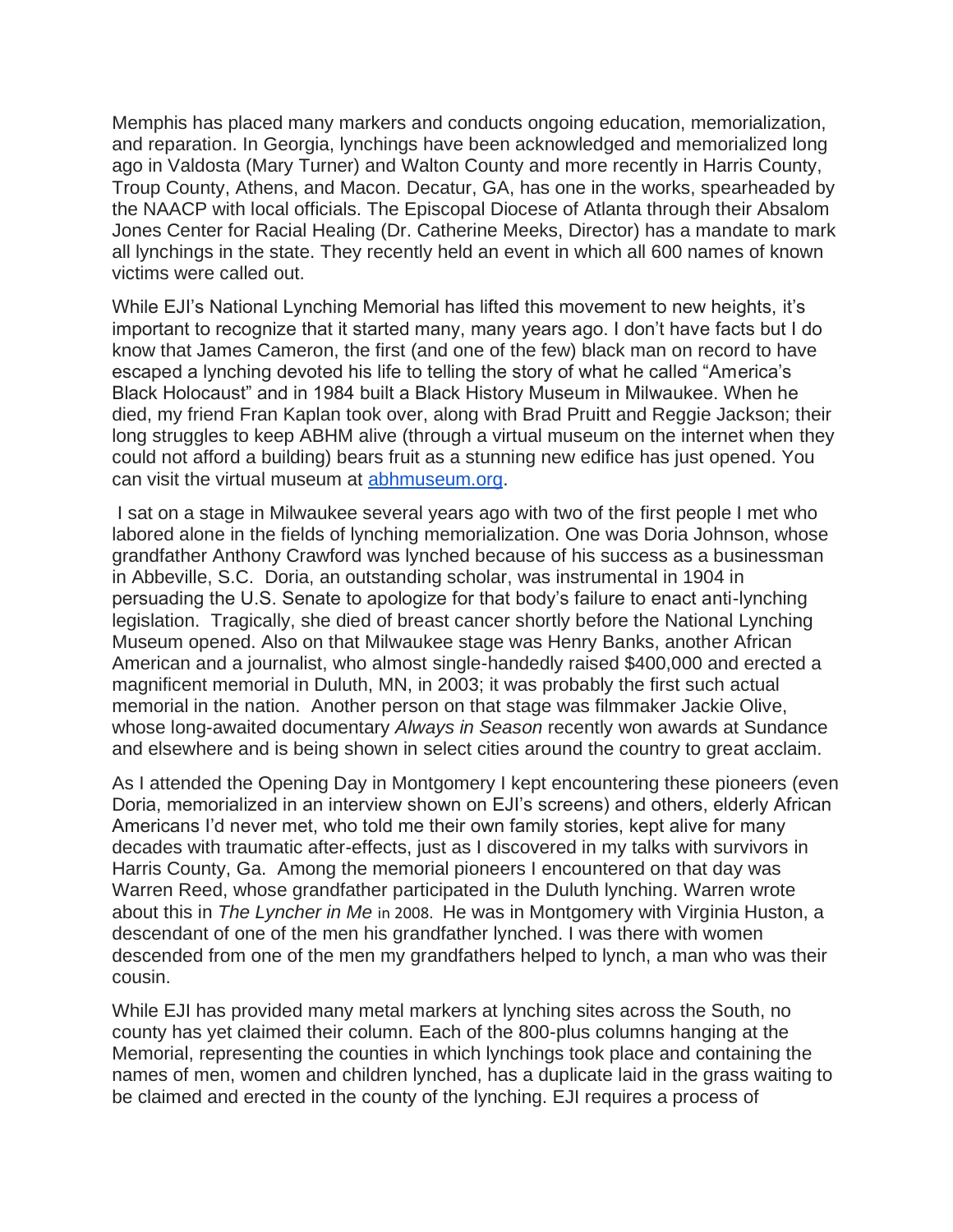investigation, education, acknowledgement and reparation by a diverse group of local citizens in order to claim the column. Many such processes are underway. I'll report to you as columns are claimed. I am hoping that Harris, Troup, and Muscogee counties in Georgia will be among the first.

## NEW DISCOVERIES

One of the my most important discoveries, recounted in The Family Tree, was the role played by inter-racial family tensions and disavowals in lynchings as well as the role of white men's predations against black women. Just recently, the Georgia Supreme Court ruled that grand jury proceedings from the Walton County, Ga., lynching of 1946 must be made available to Anthony Pitch, the historian who requested them. Hundreds of white citizens were interviewed producing a multitude of files and, because this lynching was fomented in part by a white man's assumption of ownership over a black woman's body and her husband's objections, these documents promise to provide more data on this issue. In addition, a descendant of another Georgia lynching victim has recently revealed that his ancestor was lynched by members of the slaveholder family who enslaved his family, so here's more detail to come on this long-ignored subject.

A recent Washington Post article *(Keeper of the Secrets*) introduced me to John Johnson, an African American man who's been researching a lynching in Wytheville, VA, for over 20 years. I called Mr. Johnson several days later and we talked for an hour. I feel as though I've known you all my life, he said, and I said, "I feel the same." He is definitely a soul brother and we have plans for the future! The lynching he's researching bears similarities to the one my family carried out. In his case, a white woman became pregnant by a black man who was then lynched despite the woman's refusal to charge him with rape.

### COMING TO THE TABLE

This fine organization provided invaluable support as I researched and wrote The Family Tree. In May an anthology entitled Slavery's Descendants: Shared Legacies of Race and Reconciliation in which CTTT members, including me, contributed stories of their experiences researching slavery and race in their families and often discovering and connecting with descendants related by blood and/or through enslavement. Rutgers University Press is the publisher.

CTTT has 29 local affiliate groups in 12 states, open to all, not limited to descendants of slaveholders and enslaved people. Go to [comingtothetable.org](http://comingtothetable.org/) for complete list as well as recent national articles about its work.

# RECENT SPEAKING ENGAGEMENTS

Held conversations with Rachel Swarns's social justice journalism classes at New York University – one graduate, one undergraduate class. Some were involved researching a New York City lynching and we talked about methods and the process of interviewing people about such a difficult subject. I was joined by Deborah Daniels Dawson, who is descended from a family once enslaved by mine and who has joined me on many of my trips, as friend, cousin, photographer, and sister speaker. She gives me strength and is an energizing presence.